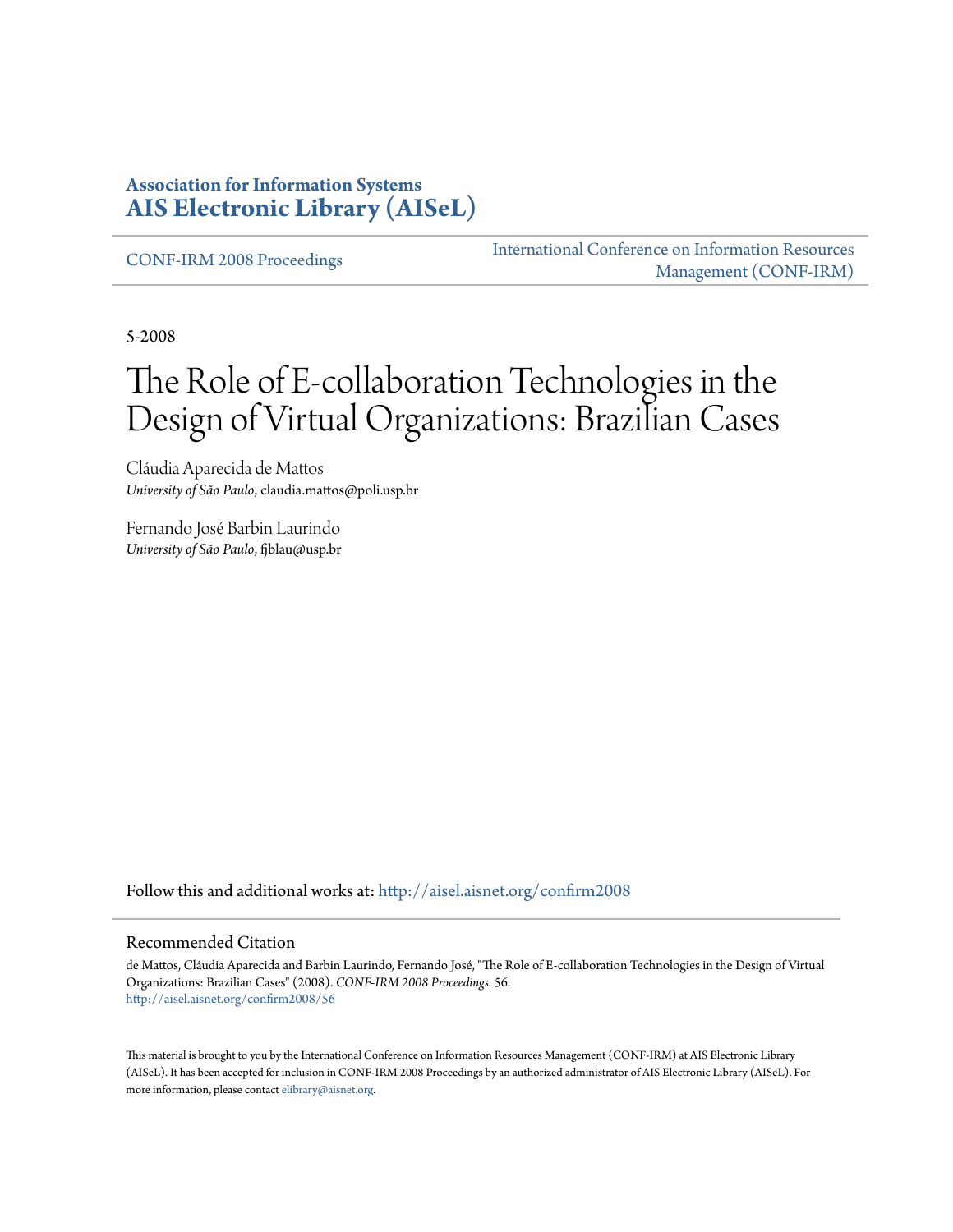# **81F. The Role of E-collaboration Technologies in the Design of Virtual Organizations: Brazilian Cases**

Cláudia Aparecida de Mattos University of São Paulo claudia.mattos@poli.usp.br

Fernando José Barbin Laurindo University of São Paulo fjblau@usp.br

# *Abstract*

The Internet and other integration tools, such as software for supply chain management (SCM), as well as electronic interactions between business players in the product's value chain, have transformed the economy. This transformation has been described by a variety of names, including innovation economy, knowledge economy, network economy, informational economy. The convergence and interaction between a new technological paradigm and a new organizational logic constitute the historic basis of informational economy. Thus, the present research aims to analyze the role of E-collaboration technologies in the design of virtual organizations. The methodology adopted for this research was case study, performed in two organizations from the manufacturing sector. The study investigated the main variables involved in the company's process of organizing itself virtually, with direct reflections on its organizational design.

# *Keywords*

Virtual Organization, Organizational Design, Information Technology.

# **1. Introduction**

To collaborate means "working together to produce something with benefits for both". Therefore, in the current competitive context, collaboration can be a way to create value and innovate. Organizations share resources, share and exchange information and can overcome some of their weak points. Bittici et al (2005) mention that the collaborative organization refers not only to the supply chain, but also to networks and clusters, including collaboration in product development (chain design) and product support (support chain). The collaborative organization extends the concept of chains and strategic alliances, as each organization tries to maximize its performance. According to the author, the collaborative enterprise aims to optimize the whole system and the gains are divided among the partner companies. Bittici et al (2005) add that the collaborative enterprise is a knowledge-based organization that uses the capacities, competences and intellectual strengths of its partners to gain competitive advantage to maximize the performance of the global enterprise.

In this context, information technology plays an important role, enabling organizations to establish relationships in order to foster, together, good results and productivity. According to Tapscott & Ticoll (2005), the most sophisticated tools for collaboration and management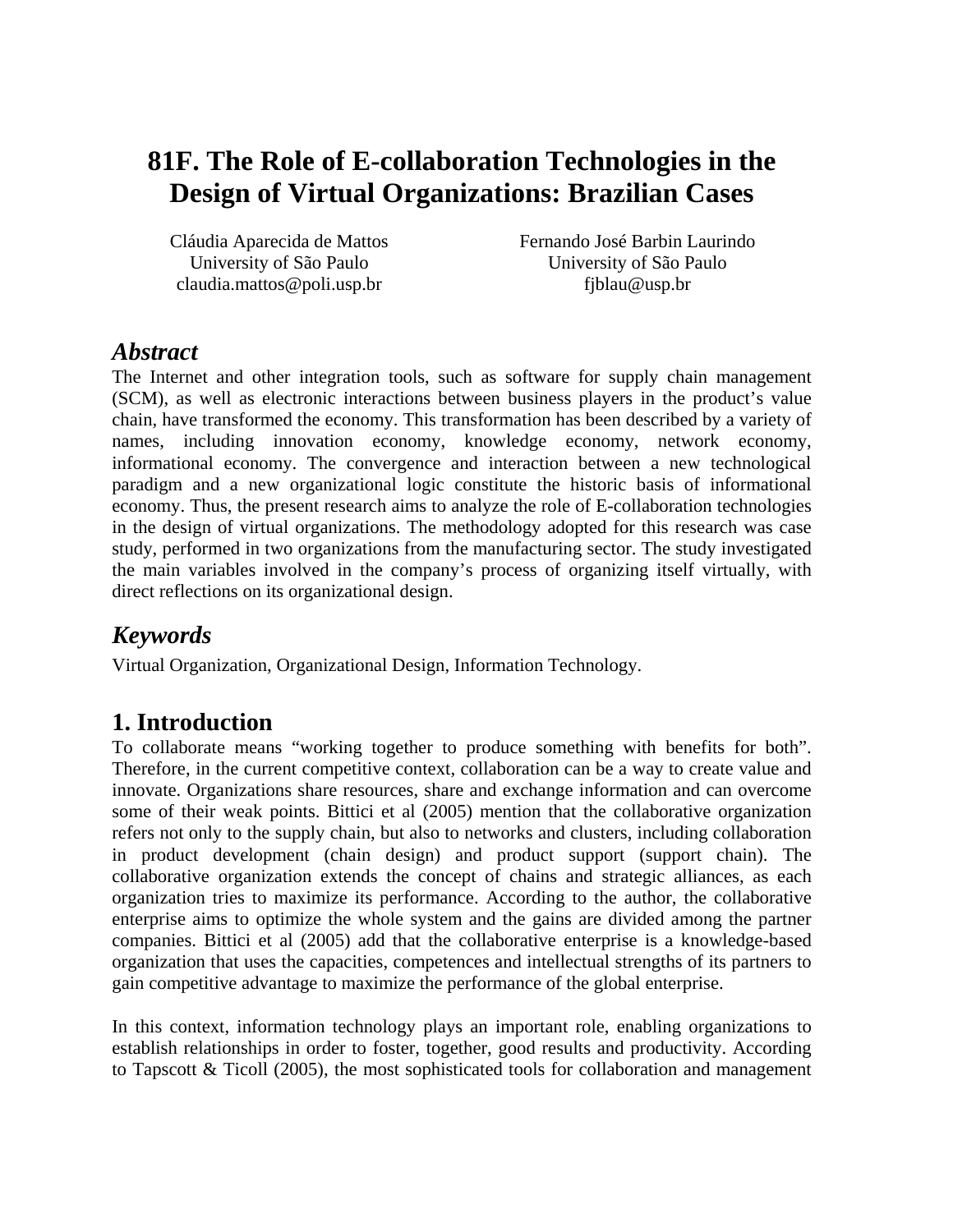will be available and it will be possible to conduct more complex projects, like, for example, the co-creation of products.

Thus, the present research aims to analyze the role of E-collaboration technologies and their impact on the design of virtual organizations. The adopted methodology was case study, conducted in two Brazilian organizations of the manufacturing sector. The research investigated the technologies that were adopted aiming at collaboration and the consequent impact on the design of the organizational structure, using the possibilities that virtuality can bring.

# **2. Theorical reference**

According to Tapscott & Williams (2007), the rhythm of change and the evolution of customers' demands are so quick that companies can no longer depend only on their internal capacities to meet external needs. Nor can they rely on relationships that were strongly established with some partners to accompany the customers' desire for speed, innovation and control. Companies must interact in a dynamic way and create in a joint effort with partners, competitors, government and, above all, with the customers.

It is important to emphasize that Collaboration is seen as the crucial competence to integrate the individuals' capacity and distant organizations into the creation of wealth in the economy (Tapscott & Williams, 2007).

### **2.1 e-Collaboration**

Related e-collaboration can be observed many theories have been used to understand ecommunication and e-collaboration behavior (Kock, 2004).

According to Kock & Nosek (2005), e-collaboration has been defined in many ways, and this situation has been intensified by the emergence of an e-collaboration tools industry. The definition of the e-collaboration is "collaboration among individuals engaged in a common task using electronic technologies". Based on the definition can be understood that, contrary to popular perceptions, e-collaboration is not limited to computer mediated communication (CMC).

Cassivi (2006) stated that different roles may be attributed to collaboration tools, such as facilitating access to information, which affects knowledge creation capabilities, and assisting in the design of flexible supply chains.

Hagel et al. (2002) mentioned information technology as an enabler in accelerating the development of the networks process and increasing the economic value than can be generated from them.

### **2.2 Organizational Design**

According to Vreed & Dickson (2000) there are Information Technology (IT) tools have emerged offering new ways of coordinating and of collaboration business process, as example, EDI ( Electronic Data Interchange), e-mail, Intranets, others. These tools of IT represent an enabler to redesign the organization. Malone & Rockart (1991) observed that IT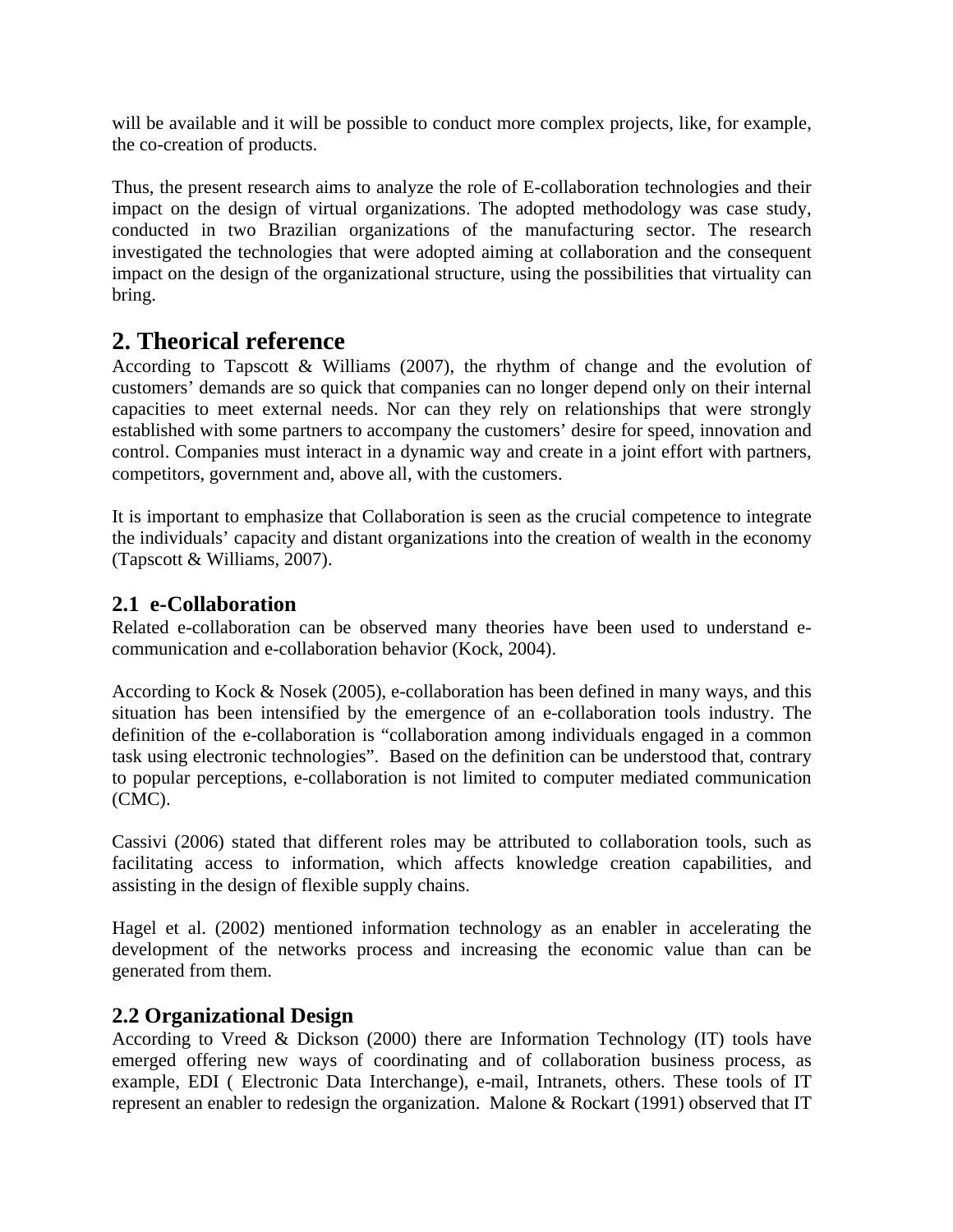tools are shifting from supporting activities towards supporting coordination activities as well.

Virtualization is a condition that transcends the organization's physical aspect. The transparency provided by IT allows companies to reposition themselves in the chain and collaborate dynamically with other companies with the purpose of optimizing their position in the business.

As discussed by Venkatraman & Henderson (1998), the central question in the choice of one form of organizing a company virtually is to know how to explore core competences of the organization. Subsequently, the organization will have to choose the concrete design of the structure, using the virtual possibilities. This leads to the possibility of a "mosaic" of organizational forms, that is, of different degrees of utilization of the virtual hypotheses according to three fundamental dimensions that were investigated by the authors mentioned above: assets configuration, customer interaction and knowledge leverage. To organize virtually is an option of organizational design that is carried out in accordance with and to support the execution of the defined strategy.

Venkatraman & Henderson (1998) consider that virtuality is a characteristic that can be applied to any organization. However, this emerging architecture of virtual organizations is not possible or cannot be constituted without the significant power of IT. Considering that virtuality can be applied to any organization, these authors developed a model in which virtuality is defined as a strategy that reflects three distinct but interdependent vectors:

.Customer interaction vector;

.Asset configuration vector;

.Knowledge leverage vector.

Each vector has three distinct stages, as shown in Figure 1:

Stage one focuses on task units (such as customer service, new product development, purchasing).

Stage two focuses on the organizational level, that is, how to coordinate activities to create economic value.

Stage three focuses on the inter-organizational network, aiming to obtain innovation and growth.

These three vectors have traditionally worked independently, focusing on the tasks separately; however, considering the context of the virtual organizations, these vectors have started to act in an integrated way, and this integration is sustained by IT. The IT platform sustains and designs the new business model.

The first vector, organizational virtuality, represents interaction with the customer (virtual encounter). This vector deals with challenges and opportunities for the interaction between companies and customers. IT enables customers to try products and services remotely, to participate actively in the dynamic customization process and to create communities of customers.

In the first stage of this vector, customers may be anywhere in the world, having a remote experience with products and services through the intensive use of IT.

Organizational virtualization allows customers to indicate the parameters for the dynamic customization of products and services. Companies that use Internet as a means of interaction with customers have benefited from dynamic customization, since consumers, for example,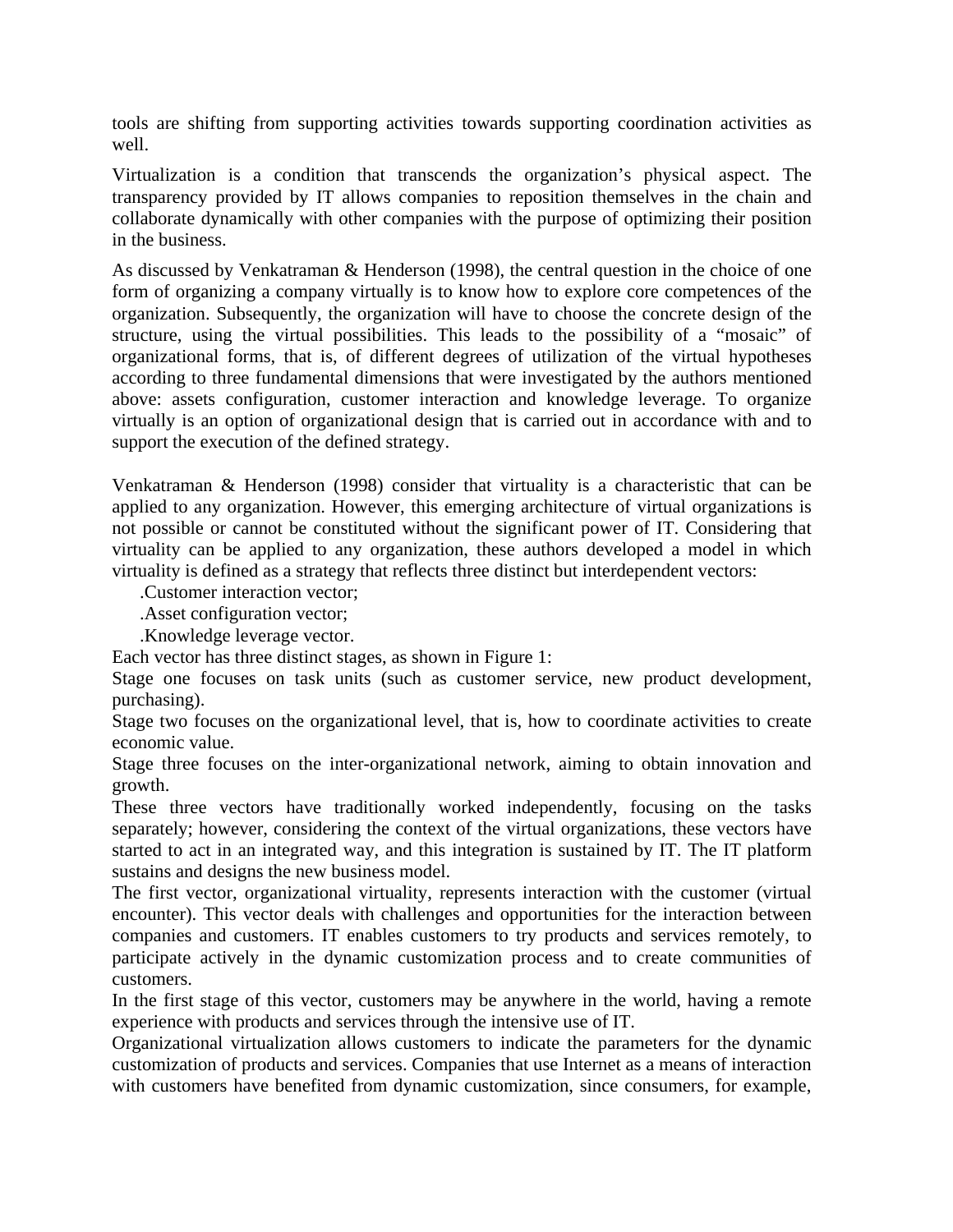can configure the computer they wish to acquire step by step, establish its price and order its manufacture and delivery to any city (Venkatraman & Henderson, 1998).

Venkatraman & Henderson (1998) believe that companies need to change their way of seeing the marketing processes, ceasing to have the inside-outside perspective. In the authors' view, concentrating on an outside-inside approach increases the companies' efficiency in their organization and they are able to change – and to adapt to new scenarios more quickly.

The second vector proposed by Venkatraman & Henderson (1998) refers to asset configuration. This vector is a movement that is contrary to vertical integration, as it depends on components obtained externally, from commercial partners. The authors believe that a virtual company becomes successful when it has a close relationship with its suppliers, creating a shared destiny. In an extreme situation, the borders between companies and their business partners become not focused and obscure.

This vector aims to explain the movement of many companies, even the "less virtualized" ones, in the direction of finding reliable partners to take on activities in which the company does not consider itself capable of adding so much value to the customer, compared to the value that may be added by these partners. Concerning this aspect, Hammel & Prahalad (1995) suggested that companies must concentrate on their central competences, looking in the market (or developing) for specialized suppliers for the parts of the products or services offered by them, provided that they do not consider them strategic or liable to be developed with greater competence by another link of their value chain. IT is impelling this trend because it facilitates the coordination of the companies' activities with their partners, transforming the structure of a competent value chain into a great source of competitive advantage.

The third and last vector proposed by Venkatraman & Henderson (1998) is the influence of knowledge, that is, the mechanisms and possibilities to potentialize knowledge in many levels. This architecture represents, in Venkatraman & Henderson's (1998) opinion, the structure to conduct the business, the guide that provides a context for the organization.

| <b>Vectors</b>              | Stage 1               | Stage 2                        | Stage 3                                               |
|-----------------------------|-----------------------|--------------------------------|-------------------------------------------------------|
| <b>Customer Interaction</b> | Remote<br>experience  | with   Dynamic Customization   | of<br>Communities                                     |
|                             | products and services |                                | <b>Customers</b>                                      |
| <b>Asset Configuration</b>  | Modules               | <b>Interdependent Process</b>  | <b>Coalition of Resources</b>                         |
| Knowledge Leverage          | Work unit             | Corporate Asset                | Professional Community                                |
|                             |                       |                                |                                                       |
| <b>Characteristics</b>      | Stage 1               | Stage 2                        | Stage 3                                               |
| Focus                       | <b>Tasks</b>          | Organization                   | Inter-Organization                                    |
| Performance Objective       | Efficiency (ROI)      | To Add Economic Value<br>(EVA) | Innovation<br>and<br>Sustainable Development<br>(MVA) |

Figure 1- Virtual Organization: Three Vectors and Three stages (adapted from Venkatraman & Henderson,1998)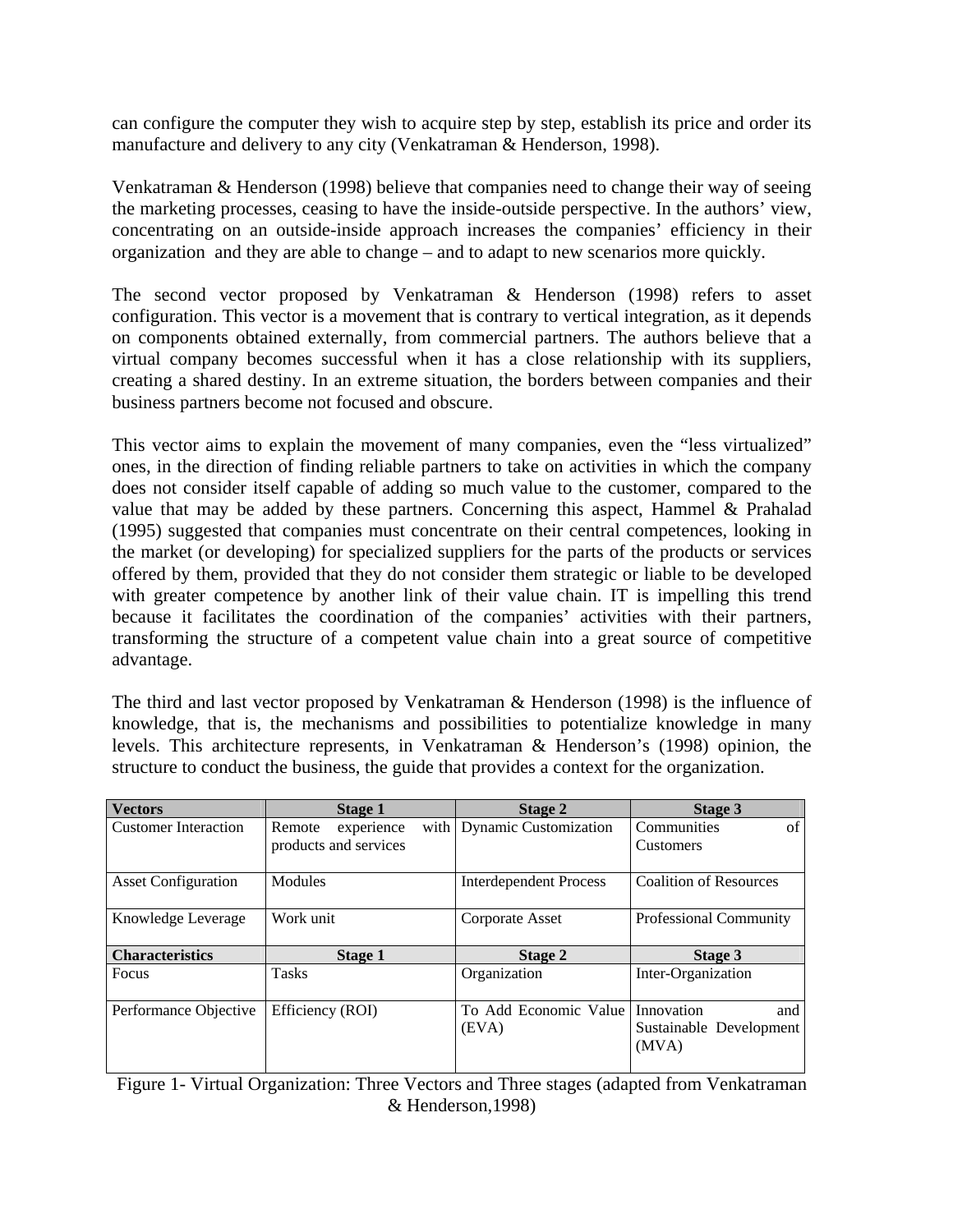Some authors have considered the virtual organization as the architecture of the business model of the  $21<sup>st</sup>$  century.

# **3. Case and Results**

The chosen method for the development of this research was the Case Study. According to Yin (1994), the Case Study, or the central tendency of all types of Case Studies, is that they aim to clarify "one decision or a set of decisions: why have they been made? How have they been implemented? What results have been achieved?" The present study was carried out through semi-structured interviews with three professionals from the company (logistics manager, IT professional and the production director) and through secondary data obtained from the organization. The main questions related to the study are below:

- Why is company deploying virtualization?
- What types of IT systems have you deployed virtualization technology?
- Describe the virtualization process for the company.
- What the steps for virtualization process? What about the of the use e-collaboration technologies?
- What the role of the e-collaboration tool in the design virtual organizations?

# **3.1 Case Description – Company A**

The studied company occupies a leading position in the sector of technology and engines manufacturing. The start-up of its operations in Brazil was in 1960. In 1995 it started its internationalization process with the opening of a plant outside the country. Later on, the company did a joint venture and in 2001 the control was handed to an international group. Nowadays, the company has three industrial units in Latin America and two in the USA.

### Supply and distribution flow

Figure 2 shows the supply and distribution flow of the products of the analyzed company. It is possible to observe that the plants are installed in Latin America and in the USA, and besides the customers in Brazil, it has customers in the USA, England, Germany, France, Spain, and Italy. Managed by the EDI process (*Electronic Data Interchange*), the logistics guarantees just-in-time deliveries of the engines, that is, in the configurations and sequence programmed by the plant to decrease costs and inventories.

The studied company synthesized the elements into an integrated manufacturing system through the use of the web platform. A portal was developed, aiming to support the processes of supply chain planning and control.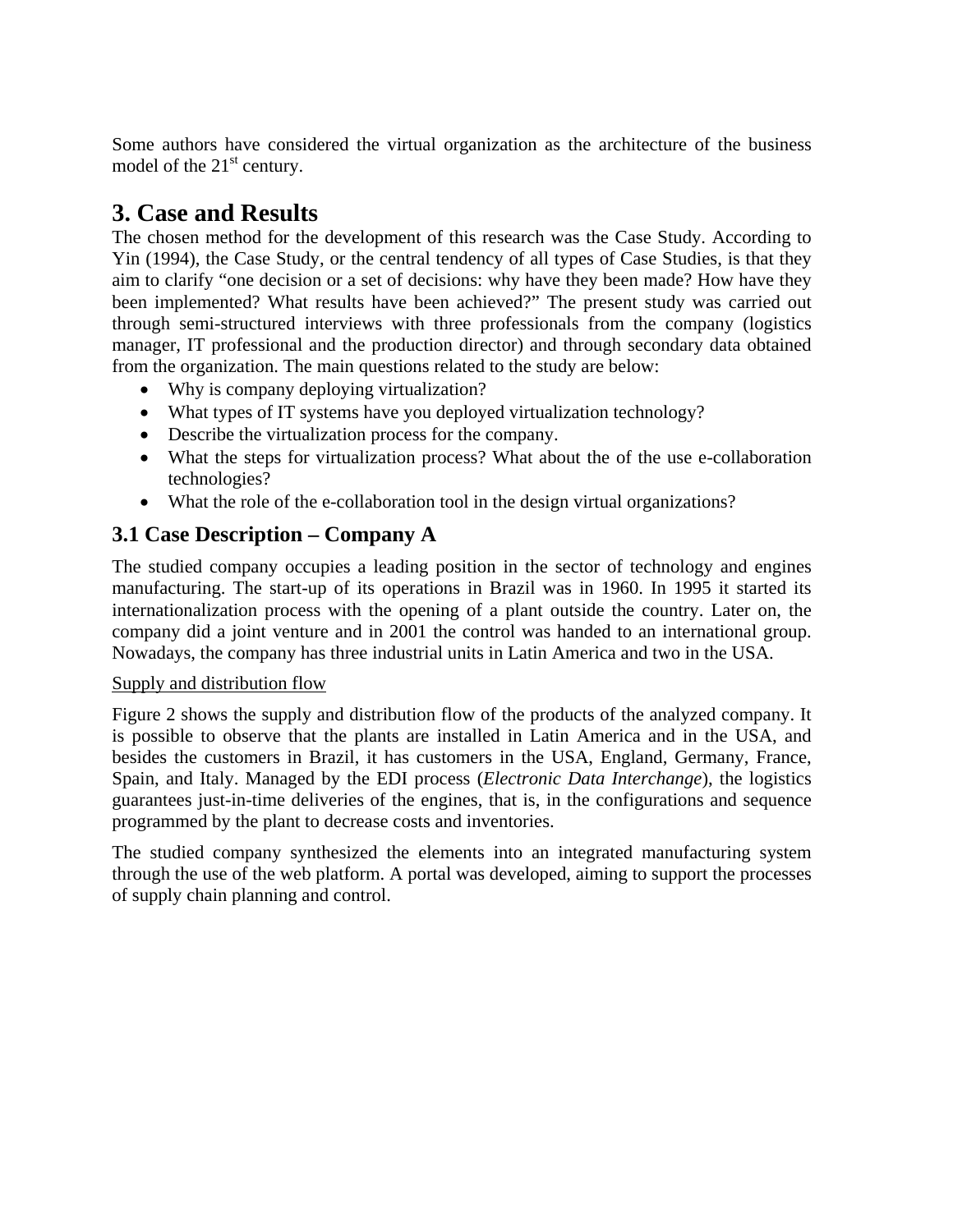

Figure 2-Configuration of the Company's Chain

#### Chain Management WEB Platform

150 thousand dollars were invested in the platform for managing the operations along the production chain. The implementation of the project lasted 2 years. The main reasons for the development of the web platform for managing the production chain were: extremely fragile execution control process (large influence of the human factor), need of more reliability and lower time of response, need of collaboration in the planning process, and demand volatility (volume and mix).

The functionalities of the portal are:

| <b>Portal's Functionalities</b>                            | <b>Description</b>                                                                                                                                                                                             |  |
|------------------------------------------------------------|----------------------------------------------------------------------------------------------------------------------------------------------------------------------------------------------------------------|--|
| Schedule of supplier's deliveries                          | On-screen visualization, Print of schedule;<br>Download of files in Acrobat Reader format;<br>EDI in standard Anfavea format, automatic notices<br>$\overline{\phantom{0}}$<br>by e-mail at each new schedule; |  |
| Schedule<br>Collaborative Planning:<br>Acceptance (Aceite) | Updates Purchase Orders according to the received<br>acceptance, reduces negotiation time;                                                                                                                     |  |
| <b>Advance Shipment Notice (ASN)</b>                       | Supplier informs shipment via:<br>Record on a WEB screen<br>Upload of $RND -$ (Text file in standard Anfavea<br>-<br>format);                                                                                  |  |
| Payments to Suppliers                                      | Control via web of payments to suppliers                                                                                                                                                                       |  |

#### Table 1– Portal's Functionalities for the Chain Management

#### Other Functionalities – Distributors

The company developed a portal for the distributors. Its main functions are: flow, monitoring and cancellation of orders to the manufacturer, as well as detailed consultations about the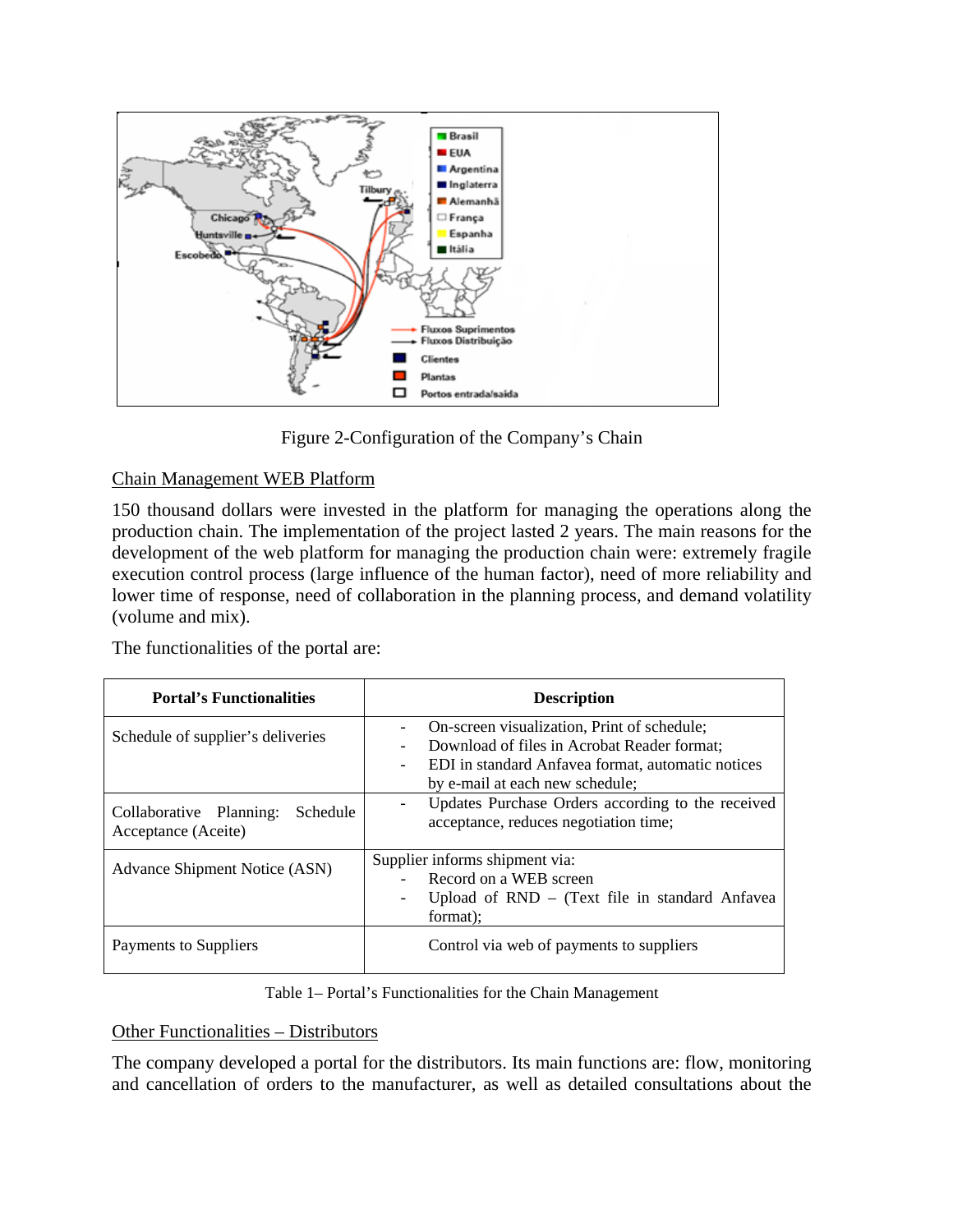status of the orders. Half of the distributors network is connected. This will reduce the amount of calls the customers have to make to know the status of their orders.

#### **3.2 Case Description – Company B**

The selected company (Company B) is a subsidiary of the largest home appliances manufacturer and has leading brands in Brazil. It is the largest company of the white line sector in Latin America. The company launched more than 400 products and sold approximately 44 million home appliances in Brazil and abroad.

Interviews were carried out with at least three professionals from the company (CIO, project managers and executives from the business area), based on the established script. However, during the interviews, there were attempts to obtain, through the conversation, more subsidies for the qualitative analysis of the case.

Company B first concentrated on implementing the Internet Sales application and that IT application module covers all the processes for selling goods over the Internet - from an online product catalog, through order entry and electronic monitoring of order processing, to payment procedures. The project was started in September 2001 - and completed after only three months in December of the same year.

The processes in this key area were realized using a business-to-business scenario. Company B customers dial in to their specific part of the Company B portal using a login ID and password. There they can access the online catalog, which includes a photo gallery and technical product specifications.

Almost all Company B products are presented in the catalog in real-time, each with its specific price conditions. Special "shopping carts" are available to facilitate the buying process. There are pre-filled order forms designed to speed up the processing of frequently repeated standard orders. Customers can also get up-to-date information on the status of their orders at the click of a mouse, and just as easily view their account to see whether they still have any outstanding items to pay for - 24 hours a day, seven days a week.

During the first phase of the project, Company B only allowed a select handful of customers to access its CRM portal. "It was still very early days, so we wanted to begin by finding out exactly how we could best use the solution and what other requirements people were likely to have," says company's CIO, explaining this approach.

However, preparations for rolling the application out to additional customers are now in full swing, with the second wave due to start next Fall. The aim is to involve more partners and to increase the number of regular users of the new channel. Once the solution has been established, Company B will consider adding new features and will gradually implement more components of IT tools.

The Internet investments started in 2001, with the initial aim of offering a transactional channel to the customers, where they would be able to consult the on-line catalogs, place orders, and check the order status. Subsequently, the company advanced in its use of the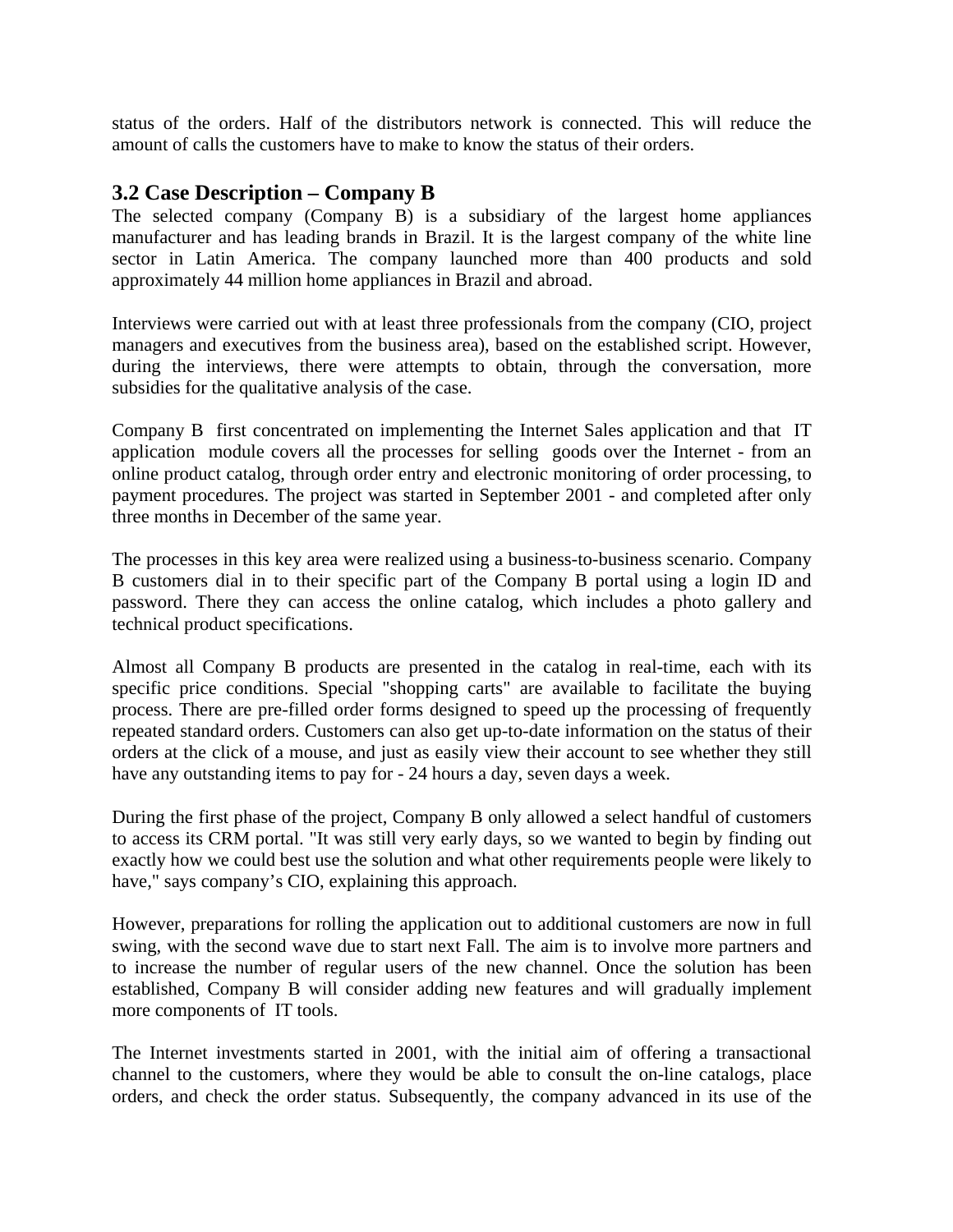Internet, aiming to intensify the interaction with customers, offering a dynamic customization of one of its products (refrigerators), as described below.

Company B's technicians and designers take 12 to 15 months to create a new model of refrigerator. Thus, after the launch, in four or five months the competitors provide the stores with a similar product, taking the advantage of innovation from Company B. A position is never guaranteed in relation to the competitors. Since the end of last year, however, the analyzed company has been trying to differentiate itself from the competitors, with the launch of a personalized product. The consumer can assemble his own product, choosing colors, shelves, accessories and compartments according to his need and desire. A total of 19 thousand combinations is possible, including bicolor versions. This refrigerator is a niche product, made on request and available in the size of 480 liters. Its share in the company's total sales will never exceed one digit, according to the company's product manager. Even so, before launching the concept in the market, Company B promoted a revolution in the whole process of sale, production and delivery. The purchase can only be carried out in the company's site. There, the consumer chooses each item and adds it to the product and the final price is approximately 10% to 15% higher than the normal price. It is not necessary to conclude the purchase all at once. The consumer can store his creation and go back to it to make alterations. In case of doubts regarding the color (on the computer screen, the shades may be a little different), Company B sends to customer home small painted steel plates.

Nevertheless, the most complex equation was outside the factory. Company B offers 570 models of standardized refrigerators. Each one of them is linked to a code in the production system. It was impossible to add 19 thousand new codes to the program, according to the company's e-business manager. The system would not support it. Thus, just four new codes were created: two for voltage (127 or 220 volts) and two for having the water filter on the door or not. The other items are chosen in a separate file, attached to the order.

The next difficulty showed up in the product's manufacturing. In an automated mass production assembly line, with a productive capacity of 20 thousand units a day, how could a specific refrigerator be manufactured without interrupting the production flow? Then, the role of the specialized operator emerged; therefore and this place was designated to the quality auditor. The refrigerator gets in and out of the line according to this auditor's orders. At each point, he indicates to the assembler the items ordered by the customer and this goes on up to the final point, in a kind of "parallel crafted line". The customized refrigerator is identified by a name, chosen by the customer himself at the moment of purchase.

Another functionality that has been implemented is the portal of integration with suppliers, Integrated Supplier Management, through which the company supervises the demand, collaborates with its partners, elaborates quality reports and accounts receivable.

Another Internet resource that has been tested by the company for the purchase of nonproductive materials are the purchase auctions, which are the opposite of the products sale auctions; that is why they are also called reverse auctions. Through the purchase auctions, potential suppliers compete against one another to see who is able to provide the best offer for the company. The purchasers inform the maximum price they are willing to pay and the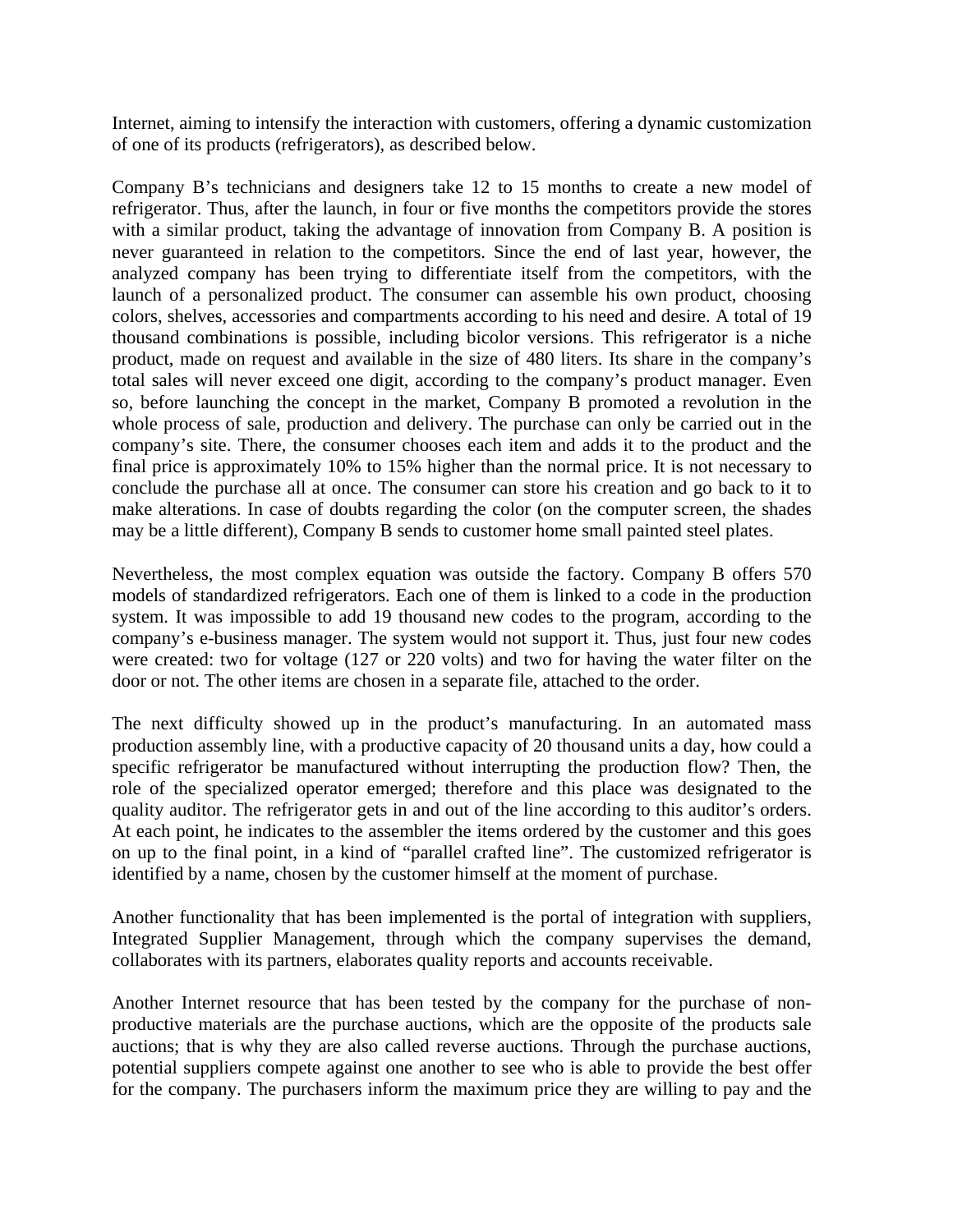potential suppliers submit their proposals, in the format of successive and decreasing bids issued in a short period of time, until a supplier proposes a price that is not beaten by the competitors.

Through the web channel the company also offers a catalog of parts, manuals and bulletins available by means of a password to 100% of the authorized technical assistance network spread all over the country. Before this, the technical assistance network could only consult the catalog. This already was a significant advantage, considering that the studied company is the only manufacturer of all the white line products: refrigerators, freezers, stoves, microwave ovens, dishwashers, washing machines and tumble-driers, air conditioners, air purifiers and others. Then, the company implemented the on-line purchase.

The company now has its training program for the technical assistances via the Internet, aiming to expand its e-learning system. The use of the Corporate Portal has been increasing day by day in the organization. Nowadays, it represents the main means of access to the corporate systems.

"All the complexity of our information systems, which include mainframes and multiple databases, appears in a single screen to the user". The CIO says:

"The company gains simplicity and speed. In other words, productivity".

Analyzing the results according to the theoretical framework, it is possible to observe that the studied company adopted virtualization using the Internet as the main tool. The organization started its virtualization process with the implementation of the sales portal, offering the following on-line services: products catalog, order placement, electronic monitoring of the order status, and payment procedure.

The process begins in 2001 and analyzing the case in light of the Model proposed by Venkatraman & Henderson (1998), it was observed that the company initially searched for interaction with the customer, offering a remote experience of the product. Subsequently, the company advanced in its use of the Internet offering a dynamic customization of the product (refrigerator). In that case can be observed that the organizational virtualization allows consumers to indicate the parameters for the dynamic customization of products and services. Consumers can, for example, configure the refrigerator they wish to acquire step by step, establishing its price. This aspect of interactivity provides a better relationship with the customer and creates new paradigms for product and service design. Thus, based on the Model proposed by Venkatraman & Henderson (1998), it was verified that the company is in the second stage for the customer interaction vector. Regarding the asset configuration vector, the company is in stage 1, aiming at an integration with suppliers through the portal Integrated Supplier Management.

According to information received from the interviews the company became a true believer in the value of collaborating with suppliers based on some hard-won lessons learned from its experience supplying major retailers. These lessons on the "outbound" side, notes responsible for Supply Chain management, ultimately proved a catalyst to the company efforts to improve the effectiveness of its own "in-bound" supply chain.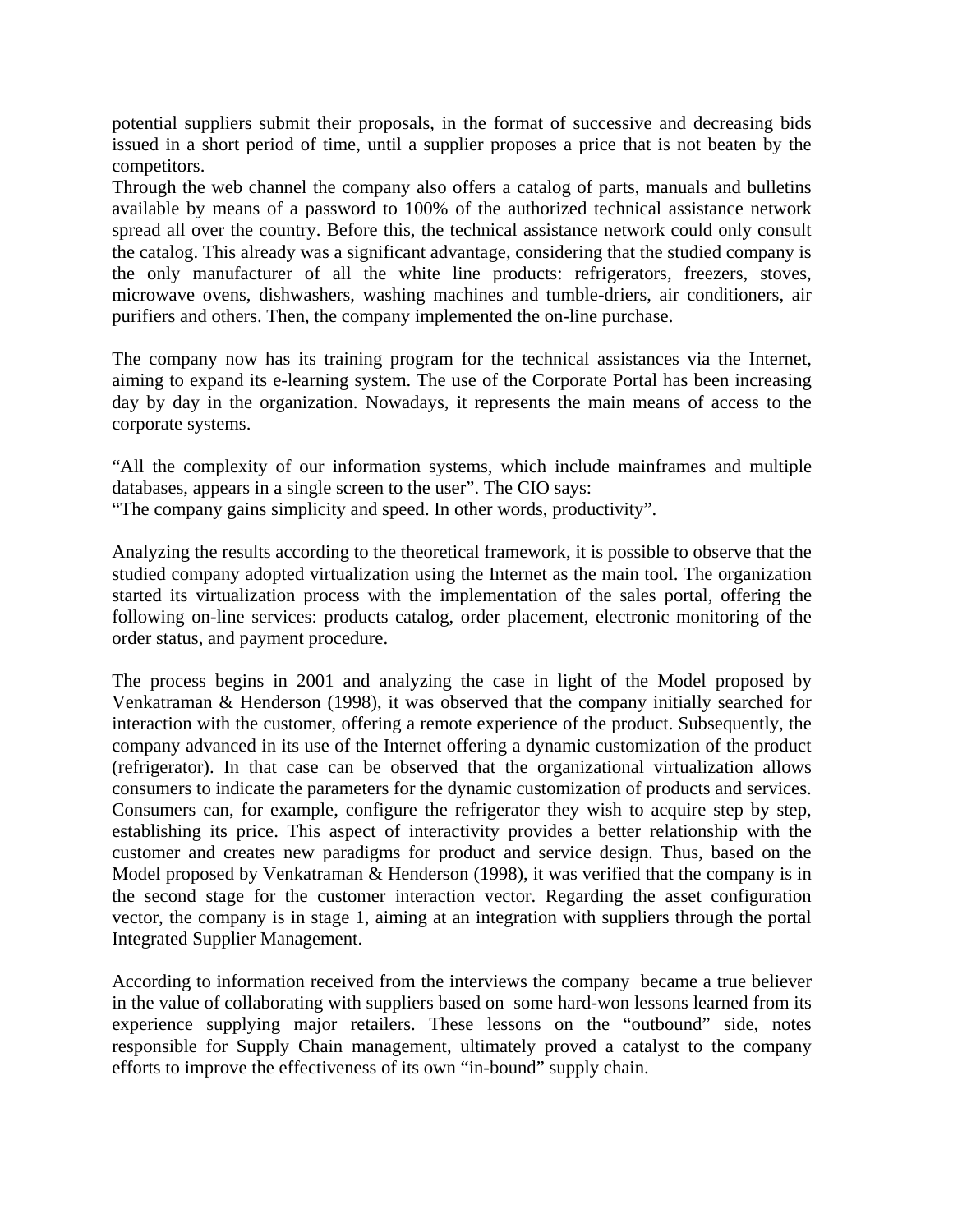These lessons are embodied in a philosophy of the company calls "demand flow," which holds simply that if information can be deployed accurately and quickly across the value chain—all the way from company's customers back to its suppliers and to its suppliers' suppliers—then the whole "demand flow chain" will function better and at lower cost.

The third and last vector proposed by Venkatraman & Henderson (1998) refers to mechanisms and possibilities to enhance the potential of knowledge in several levels. Concerning this vector, it was observed through the case study that the company implemented the training program for technical assistances via the Internet, aiming to expand its e-learning system, according to stage of the Model the company is in stage 1.

### **3.3 Analysis of the Results**

Analyzing the results according to the theoretical framework, it was observed those studied companies A and B adopted as the main e-collaboration tools the Internet. The organization A started its virtualization process with the implementation of the chain management portal, offering the following on-line processes: Collaborative Planning, Payment to Suppliers, Monitoring of Shipments and Schedule of Supplier's Deliveries. In this context, the study indicates that the WEB platform represented a means of integrating the elements of the manufacturing system. Each movement of origin and destination is electronically monitored by EDI, providing the customers and the involved operators with a complete view of the operation. In this context, Information became the main conductor, allowing a virtual integration of the members, independently of their location.

The Portal enabled the communication, collaboration and trade between many users and geographical regions. And, more importantly, it joins suppliers and global partners using a single, standardized, flexible and open architecture, allowing improvements in productivity, vision and dialog, with a lower number of connections to be maintained.

The transparency allowed by IT provides insights for repositioning in the chain and means for collaboration between companies, with the purpose of optimizing their position in the business.

Organization B the process begins in 2001 and analyzing the case in light of the Model proposed by Venkatraman & Henderson (1998), it was observed that the company initially searched for interaction with the customer, offering a remote experience of the product. Subsequently, the company advanced in its use of the Internet offering a dynamic customization of the product (refrigerator). It was observed that the organizational virtualization allows consumers to indicate the parameters for the dynamic customization of products and services. Consumers can, for example, configure the refrigerator they wish to acquire step by step, and finally obtaining its price. This aspect of interactivity provides a better relationship with the customer and creates new paradigms for product and service design. Thus, based on the Model proposed by Venkatraman & Henderson (1998), it was verified that the company is in the second stage for the customer interaction vector. Regarding the asset configuration vector, the company is in stage 1, aiming at an integration with suppliers through the portal Integrated Supplier Management.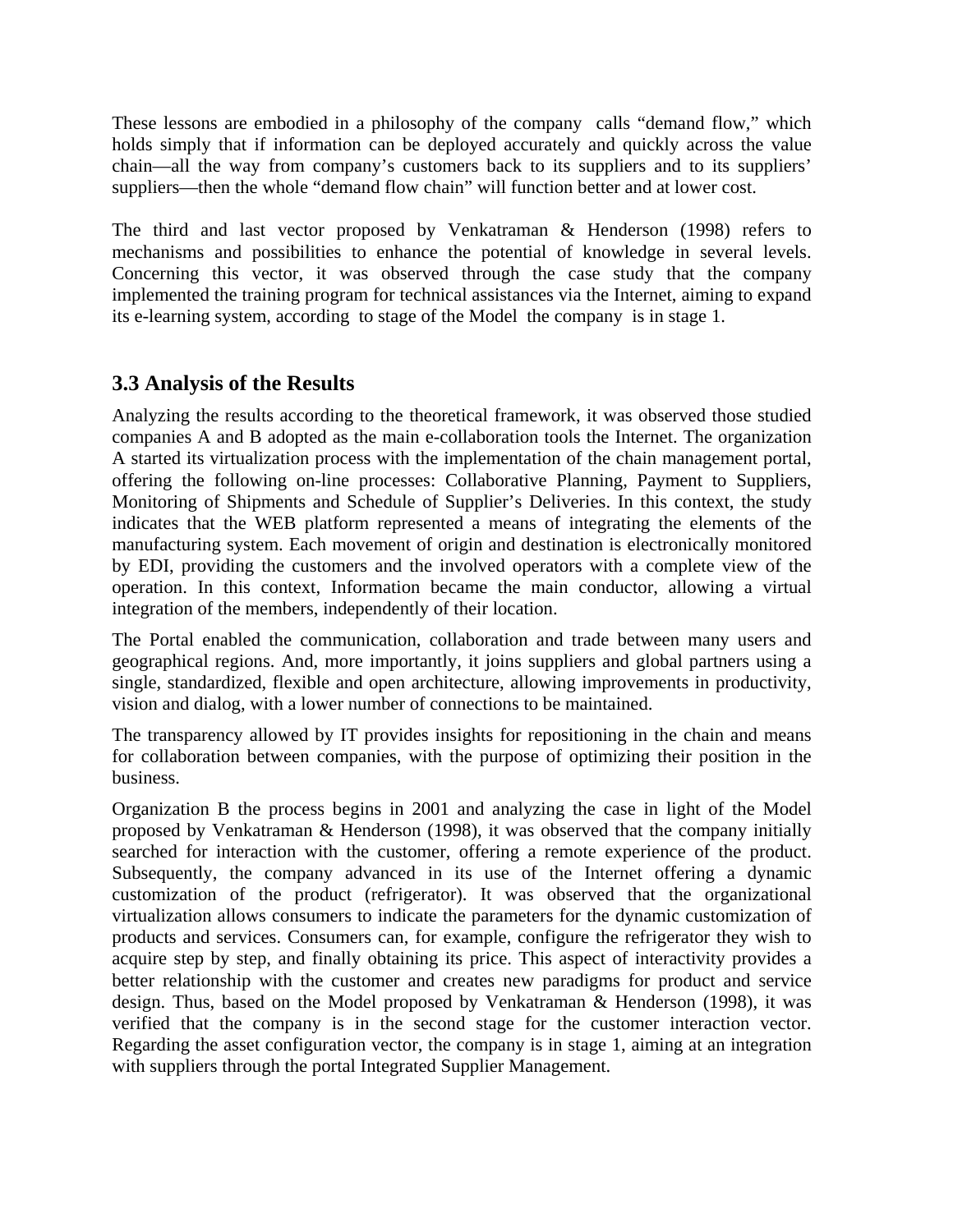#### **Summary - Cases**

| <b>Description</b>             | Case Analysis – Company A                                                                                                                                                                                                                           | Case Analysis – Company B                                                                                                                                                                                                                                                                                                                                                                                             |
|--------------------------------|-----------------------------------------------------------------------------------------------------------------------------------------------------------------------------------------------------------------------------------------------------|-----------------------------------------------------------------------------------------------------------------------------------------------------------------------------------------------------------------------------------------------------------------------------------------------------------------------------------------------------------------------------------------------------------------------|
|                                |                                                                                                                                                                                                                                                     |                                                                                                                                                                                                                                                                                                                                                                                                                       |
| Collaboration tool             | WEB Portal ; EDI in standard Anfavea<br>format, automatic notices by e-mail at each<br>new schedule                                                                                                                                                 | WEB Portal<br>offering a<br>dynamic<br>customization<br>of<br>the<br>product<br>(refrigerator) and integration with<br>suppliers through the portal Integrated                                                                                                                                                                                                                                                        |
|                                |                                                                                                                                                                                                                                                     | Supplier Management.                                                                                                                                                                                                                                                                                                                                                                                                  |
| Design Virtual<br>Organization | Started virtualization with the implementation of<br>the chain management portal, offering the<br>on-line processes: Collaborative<br>following<br>Planning, Payment to Suppliers, Monitoring of<br>Shipments and Schedule of Supplier's Deliveries | In the analyzed case, the company is<br>allowing<br>indicate<br>consumers<br>to<br>parameters for<br>the<br>dynamic<br>customization of products and services,<br>configuring,<br>step<br>by<br>the<br>step,<br>refrigerator that they want to acquire,<br>establishing its price, ; another point<br>refers about e-learning that is allowing<br>the training program for technical<br>assistances via the Internet: |

Table 2– Summary Cases

# **4. Conclusion and results**

These studied cases indicated that the electronic tools have significantly impelled the changes in the organizational structures. The virtualization of the supply chain of company A produced a new configuration that focuses on the electronic relationship, aiming at greater flexibility and adaptation. Along the same line, company B also indicated that its processes were redesigned, showing that e-collaboration is more than a technological advance. It is important to mention that structuring the activities to support the electronic communication is a critical factor for success. In the case of company B, the functionality that was implemented in its portal, allowing customers to customize the products, required changes in the production process and, consequently, a new design of the organizational processes.

Virtual possibilities like e-collaboration leads to the possibility of creating a mosaic of organizational forms, as mentioned by Venkatraman & Henderson (1998), due to three fundamental dimensions: assets configuration, customer interaction and knowledge leverage. The degree of virtualization of the companies has been increasing, but it is still limited to some companies and in initial stages, as discussed in the presented cases. It was observed that, to company A, collaboration refers only to the supply chain and in company B, besides the supply chain, the theme collaboration is beginning to be introduced in customer interaction.

Collaboration is changing the way companies use knowledge and the capacity to innovate in order to create value. This affects management aspects and, consequently, their business processes.

The theme e-collaboration opens several research paths, involving both theoretical and empirical aspects. If the collaboration tools are elements that foster organizational design, as this work sustained, investigations in other sectors should be conducted in order to elaborate